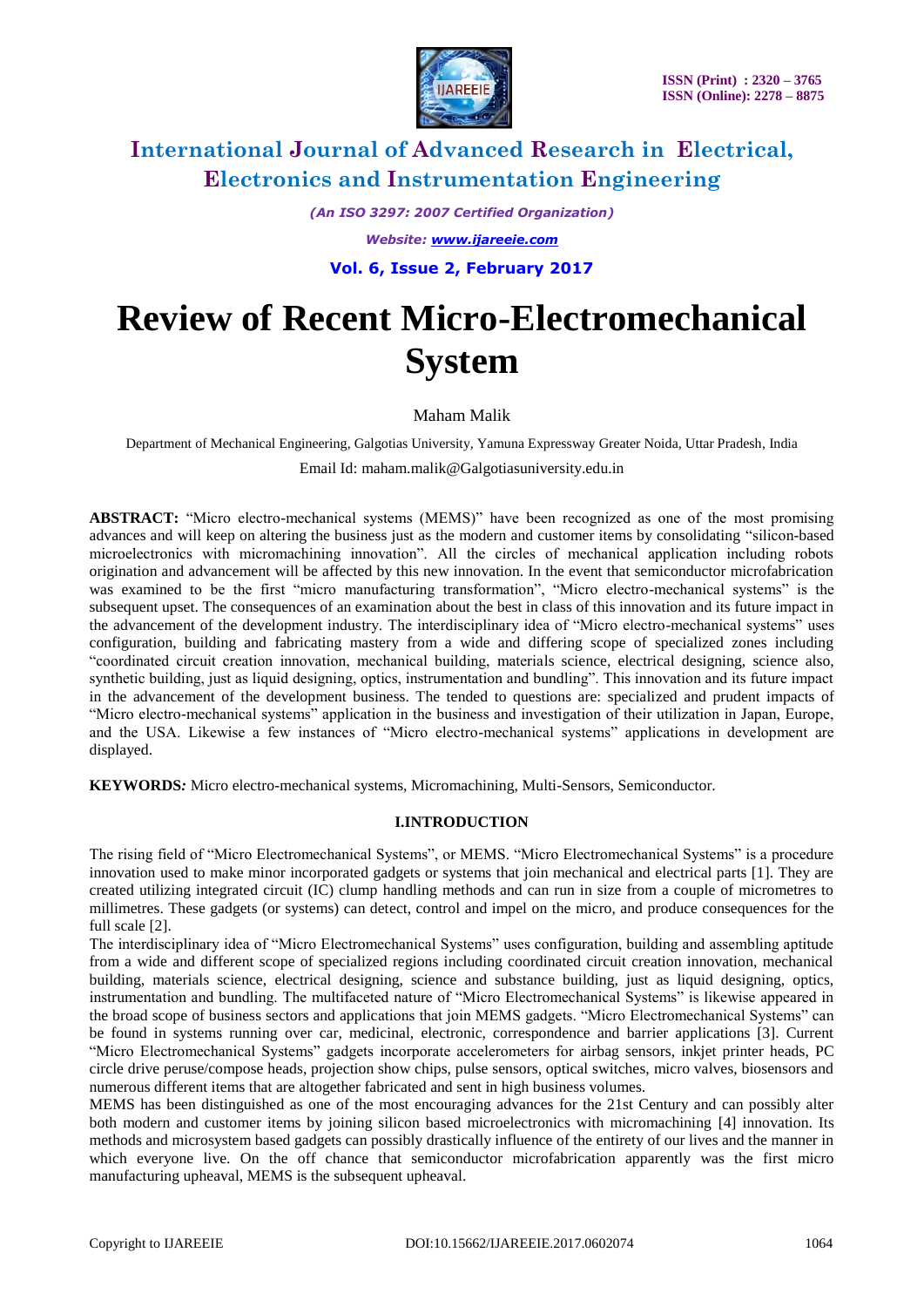

*(An ISO 3297: 2007 Certified Organization)*

*Website: [www.ijareeie.com](http://www.ijareeie.com/)*

## **Vol. 6, Issue 2, February 2017**

The field of "Micro Electromechanical Systems" and is separated into four fundamental areas. In the first area, the per user is acquainted with MEMS, its definitions, history, current and potential applications, just as the condition of the "Micro Electromechanical Systems" market and issues concerning scaling down.

The subsequent area manages the essential manufacture strategies for "Micro Electromechanical Systems" including photolithography, mass micromachining, surface micromachining and high-viewpoint proportion micromachining; get together, system coordination and bundling of "Micro Electromechanical Systems" gadgets is too depicted here. The third area surveys the scope of "Micro Electromechanical Systems" sensors and actuators, the marvels that can be detected or followed up on with MEMS gadgets, and a short depiction of the fundamental detecting and incitation instruments. The last area outlines the difficulties confronting the "Micro Electromechanical Systems" business for the commercialisation and accomplishment of "Micro Electromechanical Systems".

### **II.LITERATURE REVIEW**

MEMS are "micro electro-mechanical gadgets" that are manufactured onto semiconductor chips and are estimated in micrometres. These gadgets are created in the examination labs during the 1980s. "Micro Electromechanical Systems" gadgets started to appear as business items in the mid-1990s. Piezo resistive silicon strain checks were presented in the late 1950s by Kulite Semiconductor, Bell Lab's first licensee of licenses on semiconductor piezo resistance detailed in 1954. Kulite's strain measures speak to a portion of the first monetarily appropriated "Micro Electromechanical Systems (MEMS)". In spite of the fact that examination on microsystems became over the resulting decades, generally hardly any became far reaching business items until assembling progresses driven by the incorporated circuits industry were broadly available. The history of MEMS is valuable to outline its diversity, difficulties and applications. The accompanying rundown outlines a portion of the key "Micro Electromechanical Systems" achievements.

The development of the transistor at Bell Telephone Laboratories in 1947 started a quickly developing microelectronic technology. Piezo resistive silicon strain checks were presented in the late 1950s by Kulite Semiconductor, Bell Lab's first licensee of licenses on semiconductor piezo resistance revealed in 1954. In 1954 it was found that the piezo resistive impact [5] in Ge and Si could deliver Ge and Si strain measures with a check factor (i.e., instrument affectability) 10 to multiple times more prominent than those dependent on metal movies. Accordingly, Si strain checks started to be grown economically in 1958. Kulite's strain measures represent some of the first monetarily disseminated "Micro Electromechanical Systems (MEMS)". The first high-volume pressure sensor was promoted by National Semiconductor [6] in 1974. This sensor incorporated a temperature controller for consistent temperature operation. In 1982 Silicon as a Mechanical Material.Instrumental paper to allure mainstream researchers – reference for material properties and carving information for silicon.

Around 1982, the term micromachining came into utilization to assign the creation of micromechanical parts, (for example, pressure-sensor stomachs or accelerometer suspension pillars) for Si micro sensors. During 1987-1988, a defining moment was come to in micromachining when, just because, methods for coordinated manufacture of systems (for example inflexible bodies associated by joints for transmitting, controlling, or compelling relative development) on Si were illustrated. During a progression of three separate workshops on micro dynamics held in 1987, the term "Micro Electromechanical Systems" was authored. The "RGT (Resonant Gate Transistor) [7]" was unique with regular transistors in that it was not fixed to the entryway oxide. As another option, it was versatile and cantilevered regarding the substrate utilized. In 1967 The "Resonant Gate Transistor" was the most punctual show of smaller scale electrostatic actuators. It was additionally the main showing of surface micromachining techniques. In 1971, Intel freely presented the world's first single chip microchip, the Intel 4004. The 4004 fuelled the Busicom number cruncher and was Intel's first chip. In 1992, Cornell University presents a mass micromachining process called as "Single Crystal Reactive Etching and Metallization (SCREAM) [8]". It was created to manufacture discharged microstructures from single precious stone silicon and single gem "Gallium Arsenide (GaAs)".

The deformable "grinding light modulator (GLM)" was presented by O. Solgaard in 1992. It is a "Micro Opto Electromechanical System (MOEMS) [9]". Since it was presented, it has been produced for utilizes in different applications, for example, in show innovation, realistic printing, lithography and optical communications. In 1993 "Microelectronics Center of North Carolina (MCNC)" built up a foundry, able to make microsystems preparing exceptionally open and savvy. It developed process called "MUMPs (Multi User MEMS Processes)" which is a three layer polysilicon surface micromachining process.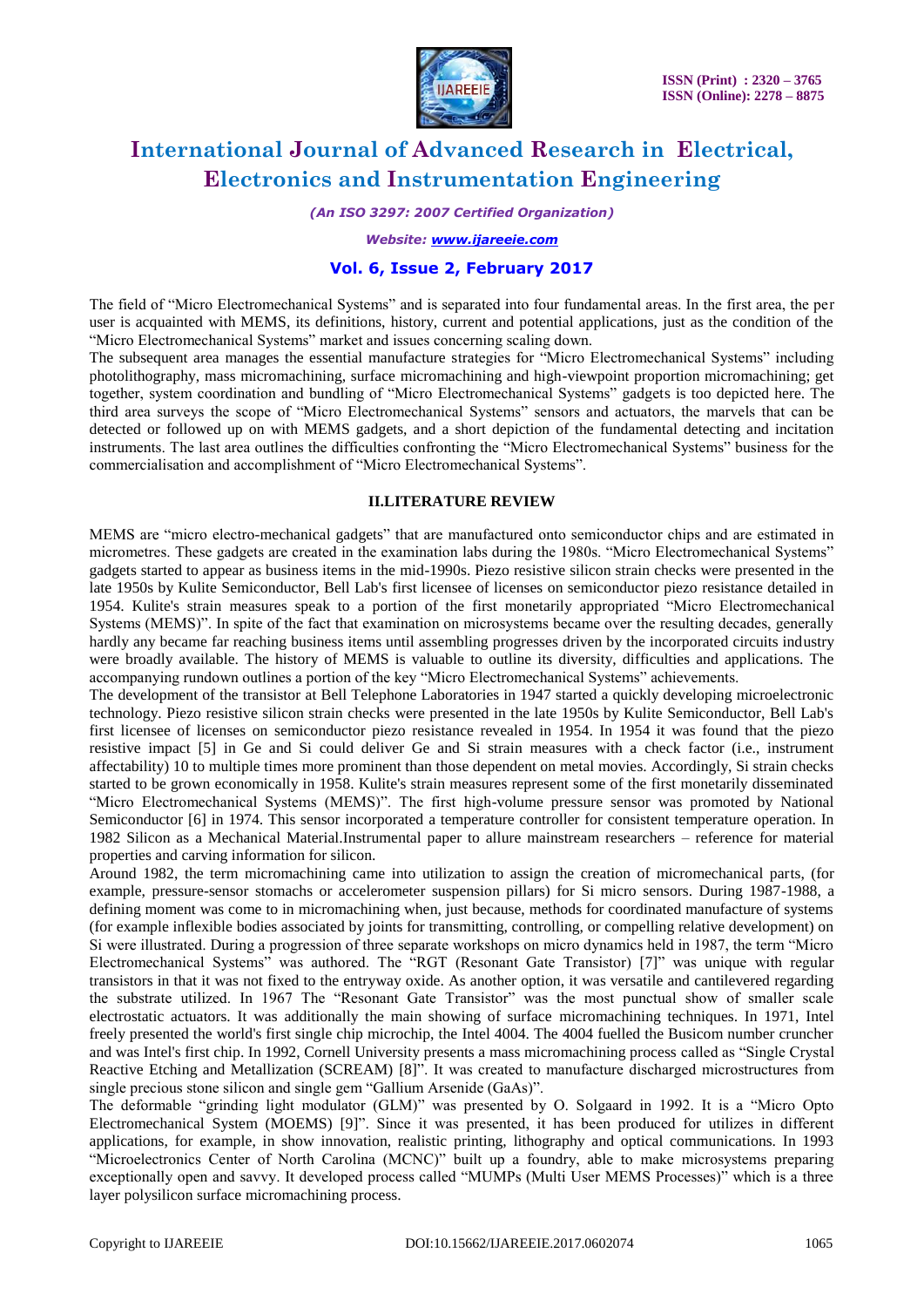

*(An ISO 3297: 2007 Certified Organization)*

*Website: [www.ijareeie.com](http://www.ijareeie.com/)*

### **Vol. 6, Issue 2, February 2017**

In 1998, surface micromachining foundry was begun at Sandia National Laboratories and the procedure was called Summit. This procedure later advanced into the Summit V which is a five-layer polycrystalline silicon surface micromachining process. Summit is an abbreviation for Sandia Ultra-planar, Multi-level "Micro Electromechanical Systems" Technology. In 1999 Lucent Technologies built up the principal "Micro Electromechanical Systems" optical network switch. Optical switches are opto-electric gadgets, comprising of a light source and a finder that delivers an exchanged yield. It gives an exchanging capacity in an information interchanges network. Applications incorporate medication conveyance systems, insulin siphons, DNA exhibits, lab-on-a-chip (LOC) [10], glucometers, neural test clusters, and microfluidics just to give some examples. The region of "Bio-Micro Electromechanical Systems" has just barely started to be explored. Innovative work right now is happening at an exceptionally quick pace.

The mechanical and electronic parts were incorporated on a similar chip. The accelerometer chip recognizes the unexpected increment or reduction in speed that happens during an accident. The organization Analog Devices Corporation later presented in 2017, a whirligig on-a-chip, capable of working with a car's worldwide situating system to make progressively exact maps and bearings for drivers.

From 2005 to 2018 with the headway in "Micro Electromechanical Systems" creation and Manufacturing advancements and procedures the different utilization of "Micro Electromechanical Systems" structures are investigated and built up, some of which are Airbag sensors, Intelligent tires, Vehicle Security Systems, Inertial Brake Lights, Headlight Levelling, Rollover Detection, Inkjet printer heads, Projection screen and TVs, "Mass information stockpiling systems", "Sports Training Devices", "Earthquake Detection and Gas Shutoff", Projection shows in convenient specialized gadgets and instrumentation, "Voltage controlled oscillators (VCOs) [11]", Surveillance, Arming systems, Embedded sensors, Data stockpiling, Aircraft control, Tanks control, Blood pressure sensor, "Muscle triggers and medication conveyance systems", Implanted weight sensors, "Prosthetics body parts", "Polymerase Chain Reaction (PCR)" microsystems for DNA intensification and ID, Micro-machined "Scanning Tunnelling Microscopes (STMs) [12]", Biochips for identification of risky concoction and natural operators, Microsystems for high-throughput tranquilize screening and choice

#### **III.PRINCIPLE OF WORKING**

"Micro Electromechanical Systems" innovation can be particularly gainful for mechanical robots, as the innovation can apply to material sensors, route, or nearness sensors. Research has been restricted regarding adjusting "Micro Electromechanical Systems" innovation for the creation of nearness or position sensors because of the propensity of low business feasibility and the entrenchment of certain non-MEMS vicinity detecting advances in the modern field. Notwithstanding, "Micro Electromechanical Systems" innovation takes into account creating or delivering lower-cost material sensors, which can empower a robot to get tangible data so as to settle on choices and to execute activities in a progressively flexible, self-sufficient way.

The pattern of scaling down has prompted open doors for utilization of multi-sensor in applications, for example, mechanical technology, producing forms, process control, just as biotechnology and life sciences. Multi-sensors upgrade the capacity to quantify multi-parameters definitely and dependably. A key model is the NASA-grew hightemperature gas sensor cluster additionally called the electronic nose. This nose sensor exhibit is created utilizing "Micro Electromechanical Systems" innovation and is made out of multi-sensors intended for high-temperature situations. The exhibit is made of a tin-oxide-based sensor doped for nitrogen oxide affectability, a silicon carbidebased hydrocarbon sensor, and an oxygen sensor. The sensors work on various standards resistor, diode, and electrochemical cell, separately and every sensor has totally different reactions to the individual gases in the earth. The nose cluster is for high-temperature conditions and can screen synthetic compounds. The pattern of multi-sensors is picking up force as it can give a lot of information or data, which can give better system execution.

"Micro Electromechanical Systems" moistness sensors have potential in the assembling business, for the most part for HVAC systems in various ventures. Direct application in the mechanical mechanization advertise is constrained. Hygrometric Inc. is engaged with manufacturing water fume based MEMS moistness sensors. "Micro Electromechanical Systems" created thermopiles are in infrared (IR) sensors to gauge temperature changes in different mechanical applications, for example, temperature observing of surfaces and temperature control of bundles, for example, nourishment items just as vehicles. Such gadgets are additionally in IR gas estimating instruments, utilized thus for such applications as detecting carbon dioxide for request controlled ventilation in structures.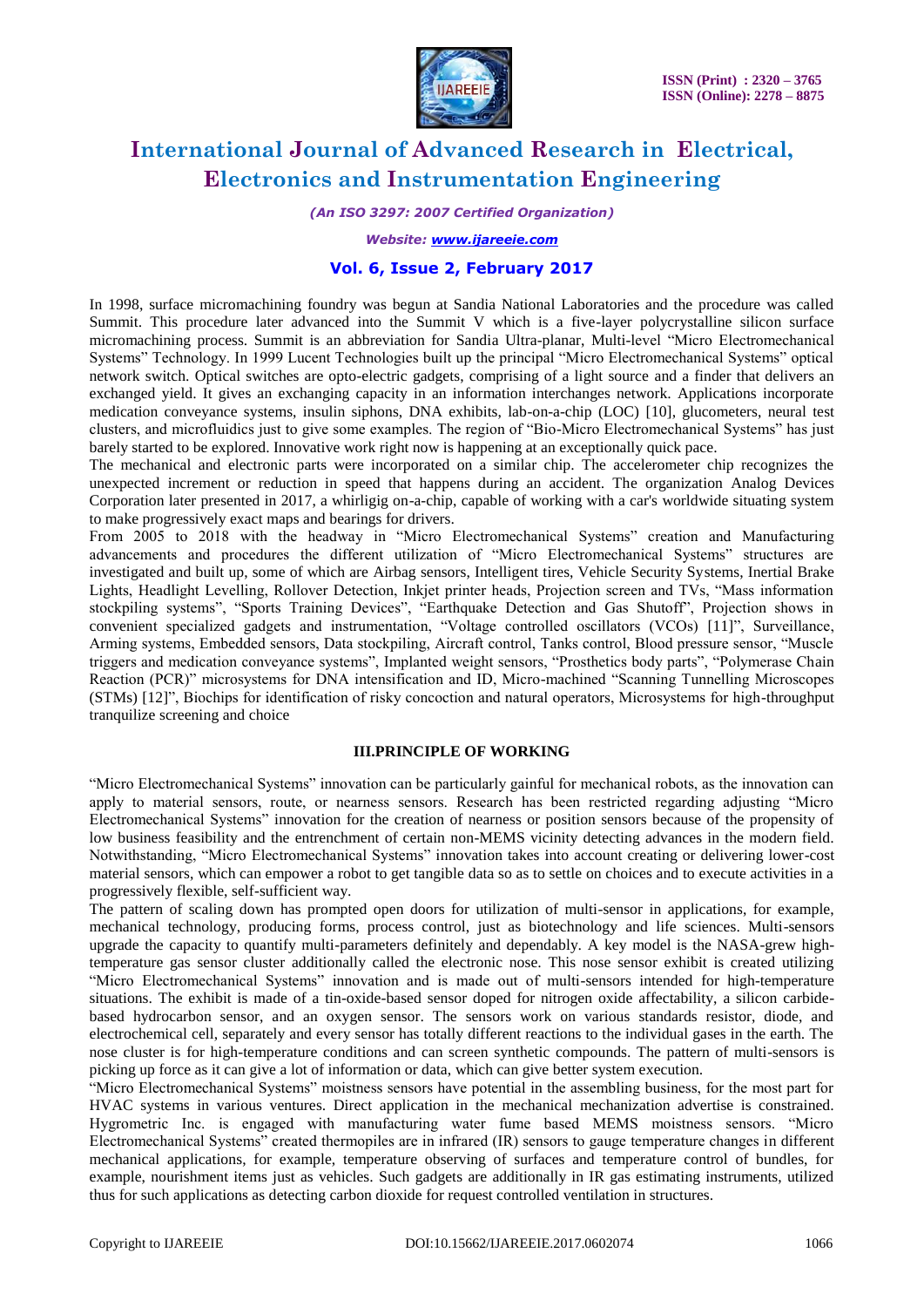

*(An ISO 3297: 2007 Certified Organization)*

*Website: [www.ijareeie.com](http://www.ijareeie.com/)*

## **Vol. 6, Issue 2, February 2017**

A "Micro Electromechanical Systems"-based "thermopile IR sensor" [13] is conceivable through mass carving of silicon to make a flimsy layer with low-heat conductivity. "Micro Electromechanical Systems" thermopiles sit radially on the slender film. The thermopiles measure the temperature contrast between the focal point of the film and the outskirts, when the chip opens to infrared radiation. Notwithstanding the set up business sectors, MEMS is additionally discovering applications in a few promising zones. A few organizations are keen on putting resources into "Micro Electromechanical Systems" innovative work. California-based Inter-ground Micro machines Inc. created ultra-scaled down silicon small scale transfers and miniaturized scale switches. These are being used for top of the line modern applications. Texas Instruments is making level board shows utilizing smaller scale machined components. Scientists at Sandia National Lab-speeches and others are striving to create open doors for smaller scale engines.

The innovative work centre is likewise moving toward huge cluster or a system of MEMS sensors instead of simply single "Micro Electromechanical Systems" gadgets. The plan programming market for "Micro Electromechanical Systems" gadgets is likewise discovering improvements, as PC supported structure devices and programming have infiltrated the market. For instance, Convenor offers "Micro Electromechanical Systems" structure programming that gives exact models of "Micro Electromechanical Systems" gadgets in a three-dimensional space.

## **IV.WORKING PROCEDURE**

MEMS or "Micro Electro Mechanical Systems" is a method of consolidating Electrical and Mechanical parts together on a chip, to create an arrangement of smaller than usual measurements. By small, it mean measurements not exactly the thickness of human hair. "Micro electromechanical systems (MEMS)" are little incorporated gadgets or systems that consolidate electrical and mechanical parts. They go in size from the sub micrometre (or sub-micron) level to the millimetre level, furthermore, there can be any number, from a couple to millions, in a specific system. "Micro Electromechanical Systems" broaden the manufacture procedures produced for the coordinated circuit industry to include mechanical components, for example, shafts, gears, furthermore, springs to gadgets.

These systems can detect, control, and actuate mechanical forms on the miniaturized scale, and capacity separately or in exhibits to produce consequences for the large scale. The micro manufacture innovation empowers creation of huge varieties of gadgets, which exclusively perform basic assignments, yet in blend can achieve muddled functions. "Micro Electro-Mechanical Systems", is an innovation that in its most broad structure can be characterized as "micro mechanical and electro-mechanical components" (i.e., gadgets also, structures) that are made utilizing the systems of micro manufacture. The basic physical components of "Micro Electromechanical Systems" gadgets can change from well beneath one micron on the lower end of the dimensional range, right to a few millimetres. Moreover, the kinds of "Micro Electromechanical Systems" gadgets can shift from moderately basic structures having no moving components, to incredibly complex electromechanical systems with different moving components heavily influenced by coordinated microelectronics.

The one primary measure of "Micro Electromechanical Systems" is that there are probably a few components having a few kind of mechanical usefulness whether these components can move. The term used to characterize "Micro Electromechanical Systems" changes in various pieces of the world. In the United States they are overwhelmingly called "Micro Electromechanical Systems"; while in some different pieces of the world they are classified "Microsystems Technology" or "micro machined gadgets". The historical backdrop of Si pressure sensors is generally perceived as being illustrative of miniaturized scale sensor advancement. A miniaturized scale sensor is a sensor that has in any event one physical measurement at the sub-millimetre level, and today can be utilized to gauge or portray a domain or physical condition for example, increasing speed, elevation, power, pressure, or temperature. Micromachining methods have additionally empowered the advancement of micro actuators, which are gadgets that acknowledge an information signal as an information, and afterward play out an activity in light of that sign as a yield. Models incorporate micro valves for control of gas and fluid streams, optical switches what's more, mirrors to divert or tweak light shafts, and micro siphons to create positive liquid weights.

Sensors made are superior to their utilizing "Micro Electromechanical Systems" traditional partners since they are:

- Smaller in size
- Have lower power utilization
- Touchier to enter varieties
- Cheaper because of large scale manufacturing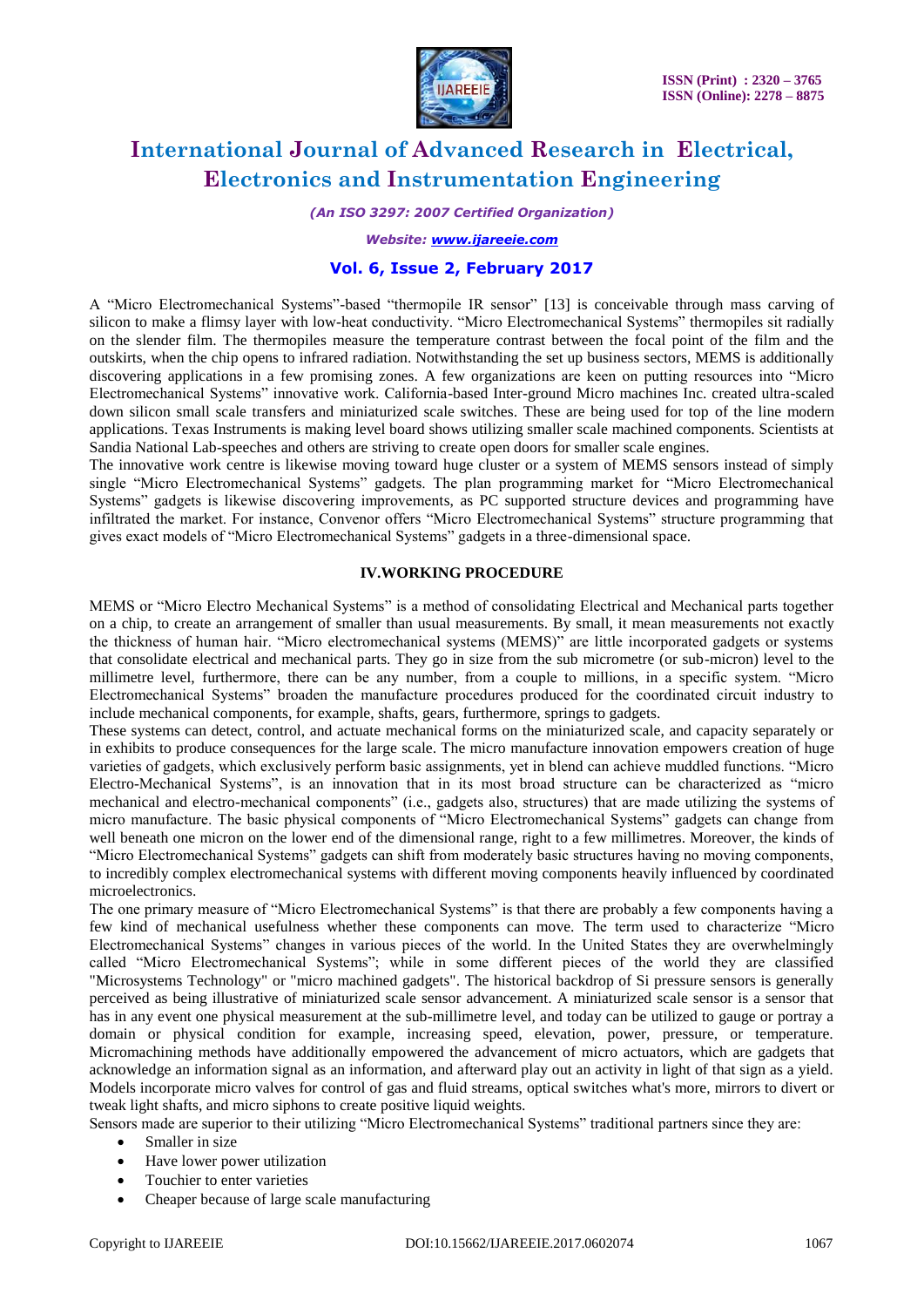

*(An ISO 3297: 2007 Certified Organization)*

#### *Website: [www.ijareeie.com](http://www.ijareeie.com/)*

# **Vol. 6, Issue 2, February 2017**

#### • Less intrusive than bigger gadgets.

Advances in IC innovation and MEMS creation forms have empowered business MEMS gadgets that incorporate miniaturized scale sensors, micro actuators and microelectronic ICs, to convey recognition and control of the physical condition. These gadgets, otherwise called 'Microsystems' or 'bright sensors', can accumulate data from the earth by estimating mechanical, warm, organic, synthetic, optical, or attractive wonders. The IC at that point forms this data and coordinates the actuator (s) to react by moving, situating, directing, siphoning, or sifting. Any gadget or system can be regarded a "Micro Electromechanical Systems" gadget on the off chance that it joins some type of "Micro Electromechanical Systems"-produced segment. What's more, there can be any number of "Micro Electromechanical Systems" gadgets inside a specific Microsystem - going from just a couple, to a few million.

Interest for "Micro Electromechanical Systems" gadgets was at first determined by the government and military/resistance areas. All the more as of late, a developing of the semiconductor producing forms related with the microchips utilized inside close to home PCs, and the crossing point with the gigantic necessity in the car and purchaser hardware areas, has impelled "Micro Electromechanical Systems" sensors into the standard. The key "Micro Electromechanical Systems" sensors today are accelerometers, whirligigs, and pressure sensors.

### *1. Fabrication of Materials:*

#### *1.1 Silicon*

Silicon is the material used to make generally coordinated circuits utilized in buyer hardware in the advanced world. The economies of scale, prepared accessibility of modest high quality materials and capacity to consolidate electronic usefulness make silicon alluring for a wide assortment of "Micro Electromechanical Systems" applications. Silicon likewise has critical points of interest caused through its material properties. In single precious stone structure, silicon is a practically perfect material, implying that when it is flexed there is for all intents and purposes no hysteresis and consequently no energy scattering. Also as making for profoundly repeatable movement, this likewise makes silicon entirely solid as it endures next to no weakness and can have administration lifetimes in the scope of billions to trillions of cycles without breaking.

#### *1.2 Polymers*

Despite the fact that the hardware business gives an economy of scale for the silicon business, crystalline silicon is as yet a complex and generally costly material to create. Polymers then again can be created in gigantic volumes, with an incredible assortment of material attributes. MEMS gadgets can be produced using polymers by forms for example, infusion forming, decorating or stereo lithography furthermore, are particularly appropriate to miniaturized scale fluidic applications for example, dispensable blood testing cartridges.

#### *1.3 Metals*

Metals can likewise be utilized to make "Micro Electromechanical Systems" components. While metals don't have a portion of the favourable circumstances showed by silicon as far as mechanical properties, when utilized inside their constraints, metals can display extremely high degrees of unwavering quality. Metals can be saved by electroplating, vanishing, and sputtering forms. Usually utilized metals incorporate gold, nickel, aluminium, copper, chromium, titanium, tungsten, platinum, and silver.

#### *1.4 ceramics*

The nitrides of silicon, aluminium and titanium just as silicon carbide and different pottery are progressively applied in "Micro Electromechanical Systems" creation because of favourable mixes of material properties. AlN takes shape in the quartzite structure and hence shows piezoelectric and piezoelectric properties empowering sensors, for example, with affectability to typical and shear forces. [Tin, then again, shows a high electrical conductivity and huge flexible modulus permitting to acknowledge electrostatic "Micro Electromechanical Systems" incitation plans with ultrathin films. Moreover, the high obstruction of Tin against bio consumption qualifies the material for applications in biogenic conditions and in biosensors.

#### **V.CONCLUSION**

The advancement of "Micro Electro Mechanical Systems" is requesting higher levels of electrical-mechanical connection, also as a more significant level of information on the physical world. Their utilization expands the systems properties like dependability and level of joining. The improvement of micro-devices in which are implanted the electronic circuits, sensors, actuators what's more, motors, open better approaches for unravelling mechanical issues at